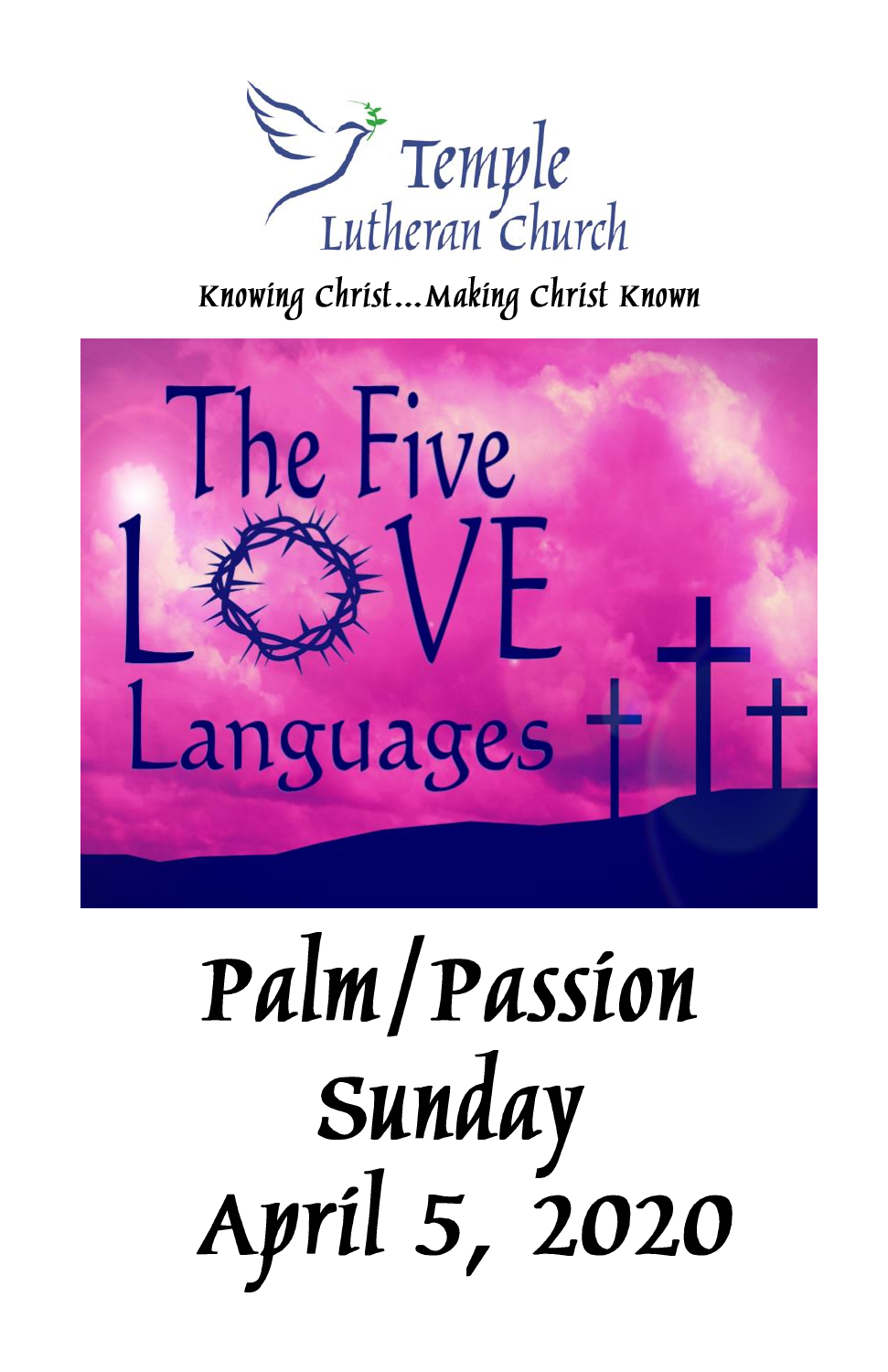**WELCOME TO**



501 Brookline Blvd, Havertown, PA 19083 — (610) 446-3270 www.templelutheran.org

*OUR MISSION – "TO KNOW CHRIST AND MAKE CHRIST KNOWN"*

# **Visiting today? Welcome! April 5, 2020 Notes for Today's Services**

# **We hope that you will be able to join with us in worship through the live streaming on the website templelutheran.org**

**OFFERING** *- During today's service we cannot collect an offering for the mission of the church, including the care of those in need. At Temple Lutheran Church, we acknowledge financial stewardship to be an act of discipleship, done in response to the Good News of God's love. As you hear God's Word today and consider the ways God has blessed you, we invite you to share only what God is calling you to share. We thank you for your generous gifts, and assure you that your donations will help to transform lives as we come to know Christ, and make Christ known throughout Havertown and the world. Please mail checks to the church.*

*While we are all social distancing, the work and expenses of the church continue. Please consider e-giving as a way to continue meeting your pledge to Temple during this time. Contact our Financial Secretary at finsecretary@templelutheran.org for information or the form to do this.*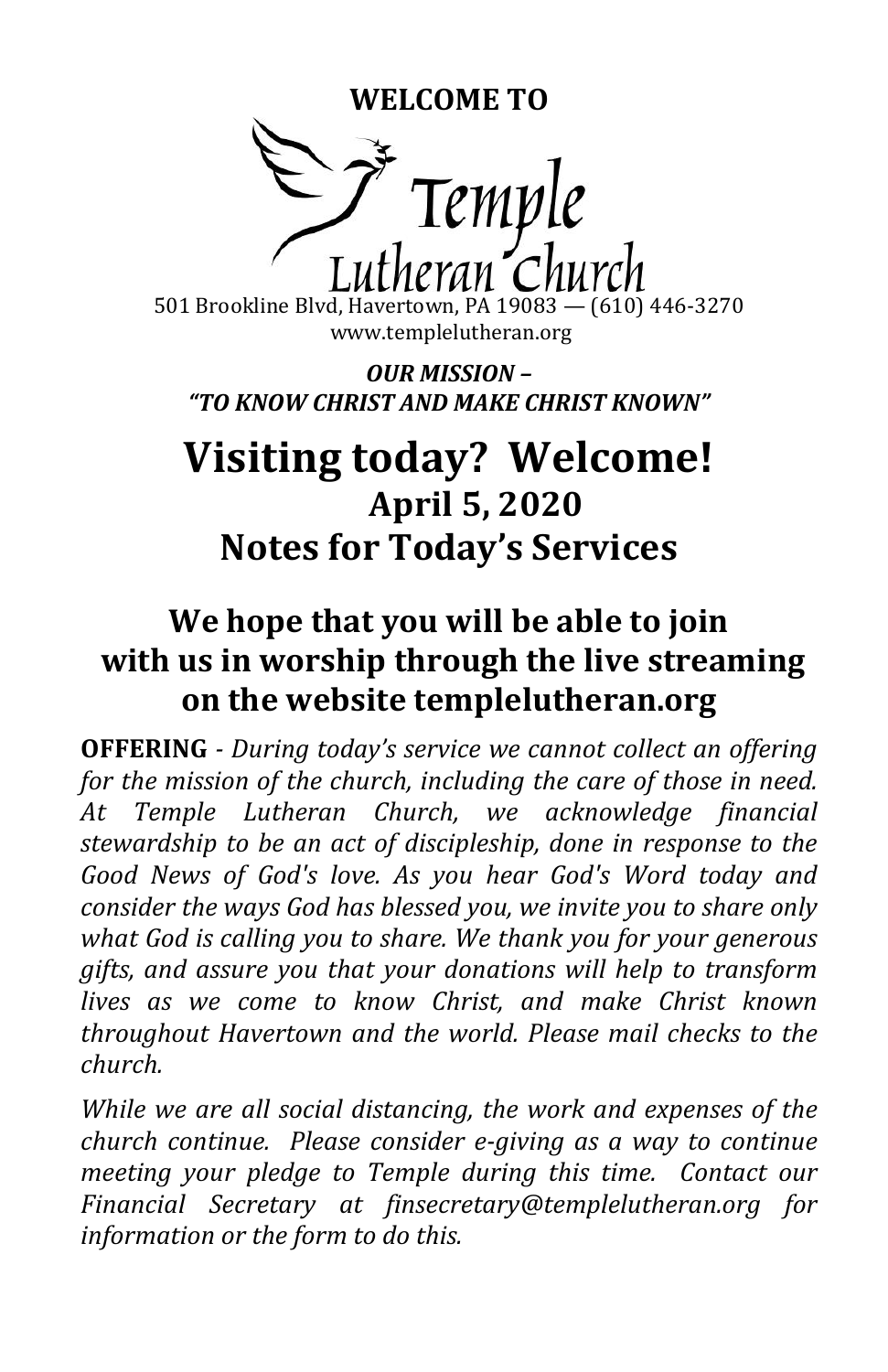# **Today's Bible Readings GOSPEL READING: LUKE 23:26-43**

<sup>26</sup>As they led him away, they seized a man, Simon of Cyrene, who was coming from the country, and they laid the cross on him, and made him carry it behind Jesus. <sup>27</sup>A great number of the people followed him, and among them were women who were beating their breasts and wailing for him. 28But Jesus turned to them and said, "Daughters of Jerusalem, do not weep for me, but weep for yourselves and for your children. 29For the days are surely coming when they will say, 'Blessed are the barren, and the wombs that never bore, and the breasts that never nursed.' 30Then they will begin to say to the mountains, 'Fall on us'; and to the hills, 'Cover us.' 31For if they do this when the wood is green, what will happen when it is dry?" <sup>32</sup>Two others also, who were criminals, were led away to be put to death with him. 33When they came to the place that is called The Skull, they crucified Jesus there with the criminals, one on his right and one on his left. [[<sup>34</sup>Then Jesus said, "Father, forgive them; for they do not know what they are doing."]]

And they cast lots to divide his clothing. 35And the people stood by, watching; but the leaders scoffed at him, saying, "He saved others; let him save himself if he is the Messiah of God, his chosen one!" 36The soldiers also mocked him, coming up and offering him sour wine, 37and saying, "If you are the King of the Jews, save yourself!" 38There was also an inscription over him, "This is the King of the Jews."

<sup>39</sup>One of the criminals who were hanged there kept deriding him and saying, "Are you not the Messiah? Save yourself and us!" 40But the other rebuked him, saying, "Do you not fear God, since you are under the same sentence of condemnation? 41And we indeed have been condemned justly, for we are getting what we deserve for our deeds, but this man has done nothing wrong." 42Then he said, "Jesus, remember me when you come into your kingdom." 43He replied, "Truly I tell you, today you will be with me in Paradise."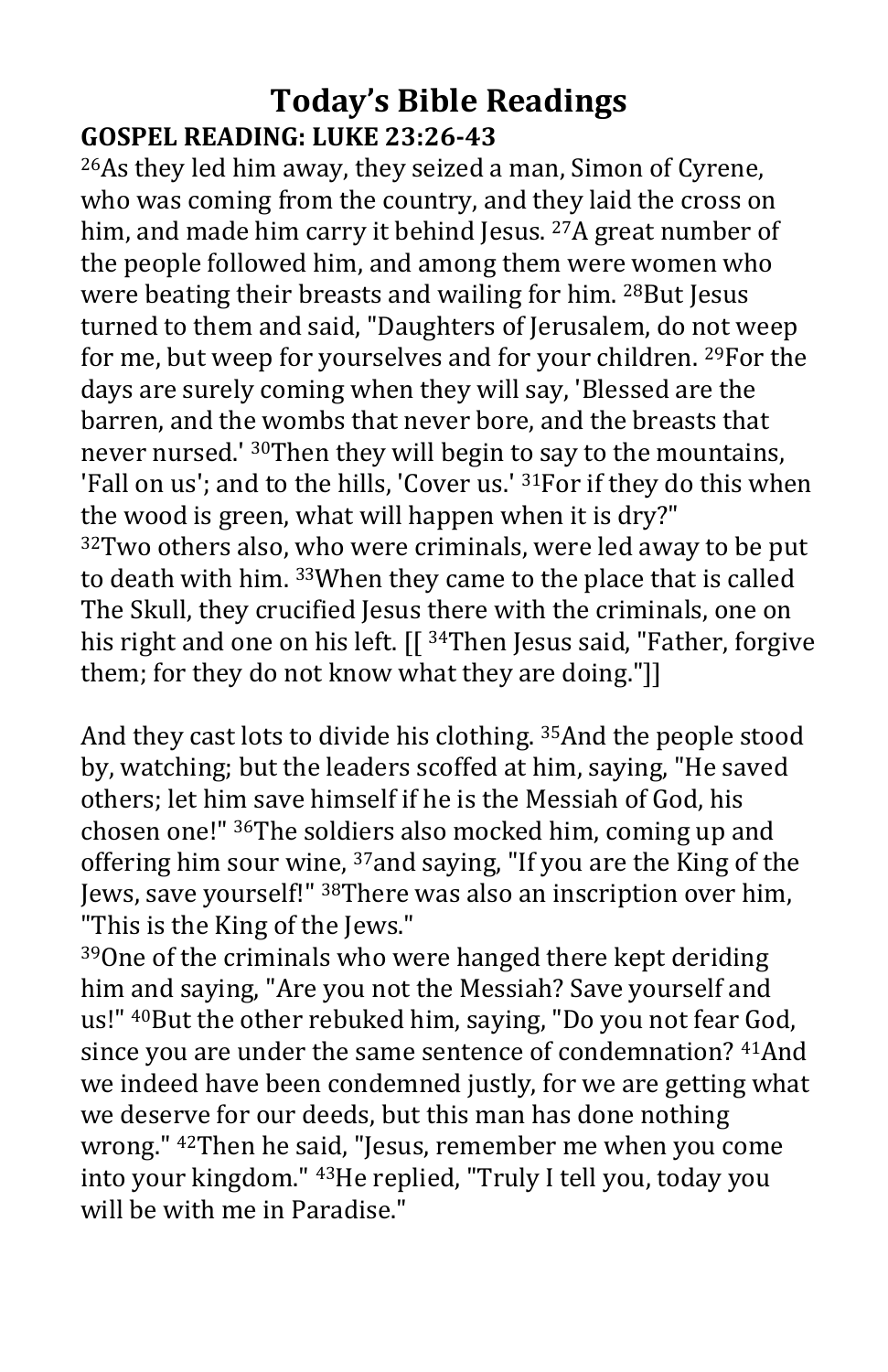

#### **WELCOME Samuel Ignatius Johansen,**  born Wednesday, March 25 at 1:24 p.m. All are doing well.

# **Johansen Family Meal Train**



We have set up a sign-up genius sheet to provide dinner for the Johansen's for the next month. Please sign up

and with your "acts of service" let them know they are loved. [Johansen Family Meal Train](https://www.signupgenius.com/go/10C0B45AEA82AABFA7-johansen)



#### **EASTER FLOWERS**

Easter flowers are available this year. Please let the office know by **Sunday, April 5** what you would like to order, *and any dedications*. Checks made payable to Temple Lutheran

Church can be sent to the office or you can pay through PayPal. We will let you know how to receive your plants.

Daffodils - (7" pot) \$6.00 Tulips (6" pot) - \$5.50

Easter Lilies - \$7.50 Azaleas (8" pot) - \$7.50

# **CAFÉ**

We will be holding a virtual Cafe right after the live-streamed service this Sunday! We will be opening an one-hour video conference for people to touch base, connect, and virtually socialize. Details will be posted using the chat-box feature of the Temple Lutheran YouTube channel live-streaming the Service on Sunday. Stay tuned and hope you can join us

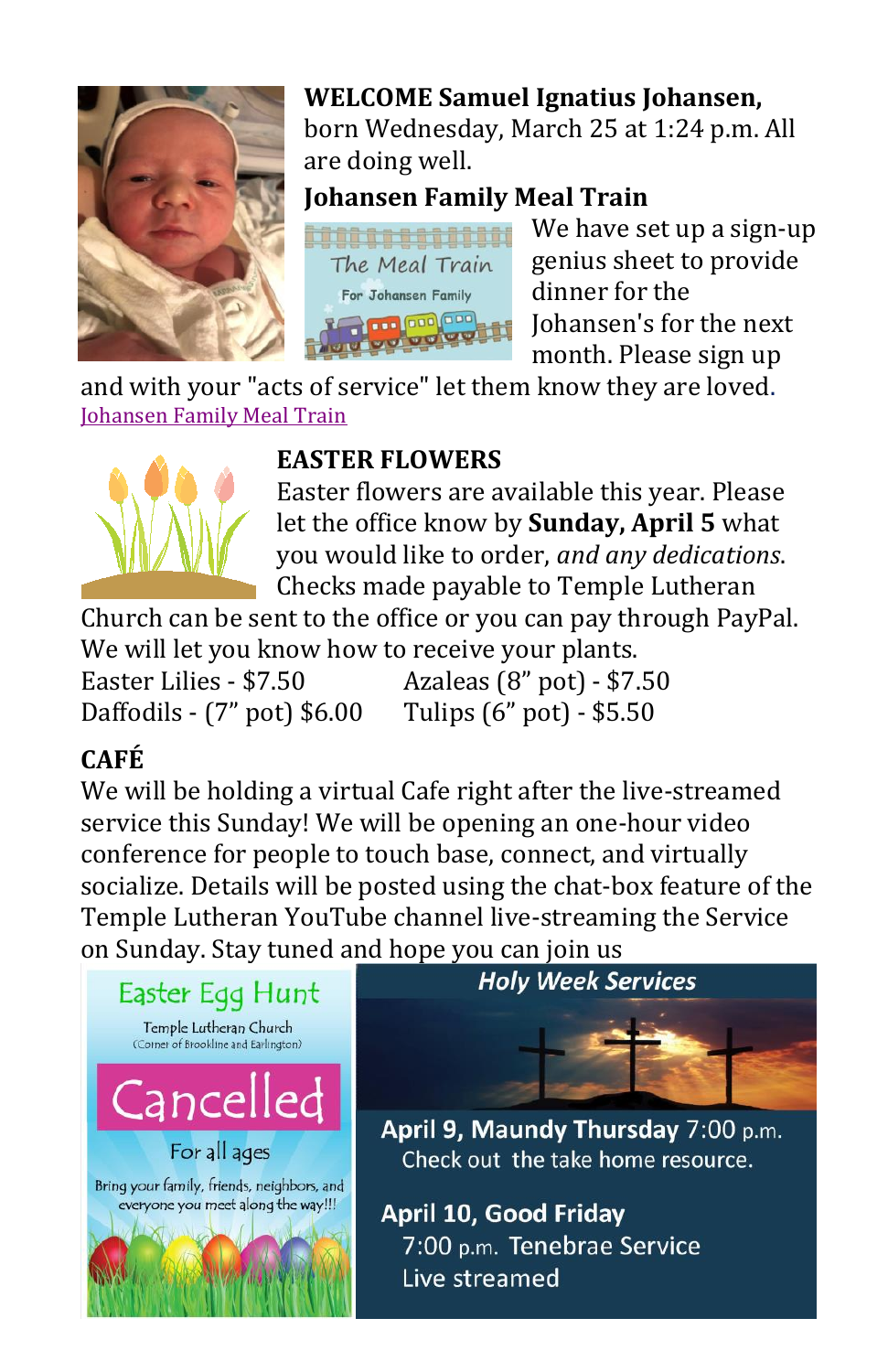#### **FOOD PANTRY**

Thank you to everyone who made it possible for us to deliver groceries to 41 families on Saturday. Check the website [https://tlcfoodpantry.com](https://tlcfoodpantry.com/)





#### **PLEASE REMEMBER IN YOUR PRAYERS:**

**For Healing and Encouragement** Angie, Paul Arata, Geoff Bailey, Keith Bailey, Fernando Batista, Brendan Bell, Meredith Blanton Gaines, John Burd, Nancy Butler, Mike Carr, Linda Clack, Marion Crawford, Noah Davis, Bobbie Delaney, Gordon Dershimer, Declan Devlin, Chase Doyle and Adam, Mary England, Christie Ennis, Gil Eubank, Sr., Bill Faust, Shane Faust, David Fitch, Kristine Ferguson-Franklin, Lois Ann Forgess-Oler, Lois Gabbott, Patty Gardner, Todd Gasper, Mike, Lisa and Sandy Harms, Florence Homer, Craig Jamgochian, Gina Kapusniak, Kim Komar, Louis F. Lamoreux, Jean Long, Jason Luther, Madison Lynn, Pat Mannion, Janet Marinari, Bridget Marley, Mary Ann Mittleman, Sister Judy Moellet, Audie Murphy, Betty Pagan, Carmen Palacios, Linda Palisano, Jeanne Pocock, Marita Reardon, Susan Rush, Merry Snyder, Karen Spangler, Vera Spangler, Benny Strain, Gaetan Termini, Dick Torti, Frankie Vlassopoulos, Lily Walker, Barbara Ward, Philip White, Linda Wilke, The Family and Friends of Pastor Fred McElderry.



Thank you to everyone who is making live streaming the Sunday Service possible. For the musicians – Florrie Marks, Amanda Quillen and Mark

Wallace, for the audio-visual tech man – Kyle Barger, for the creative children's activities – Juli Pierdomenico and Pastor Tim.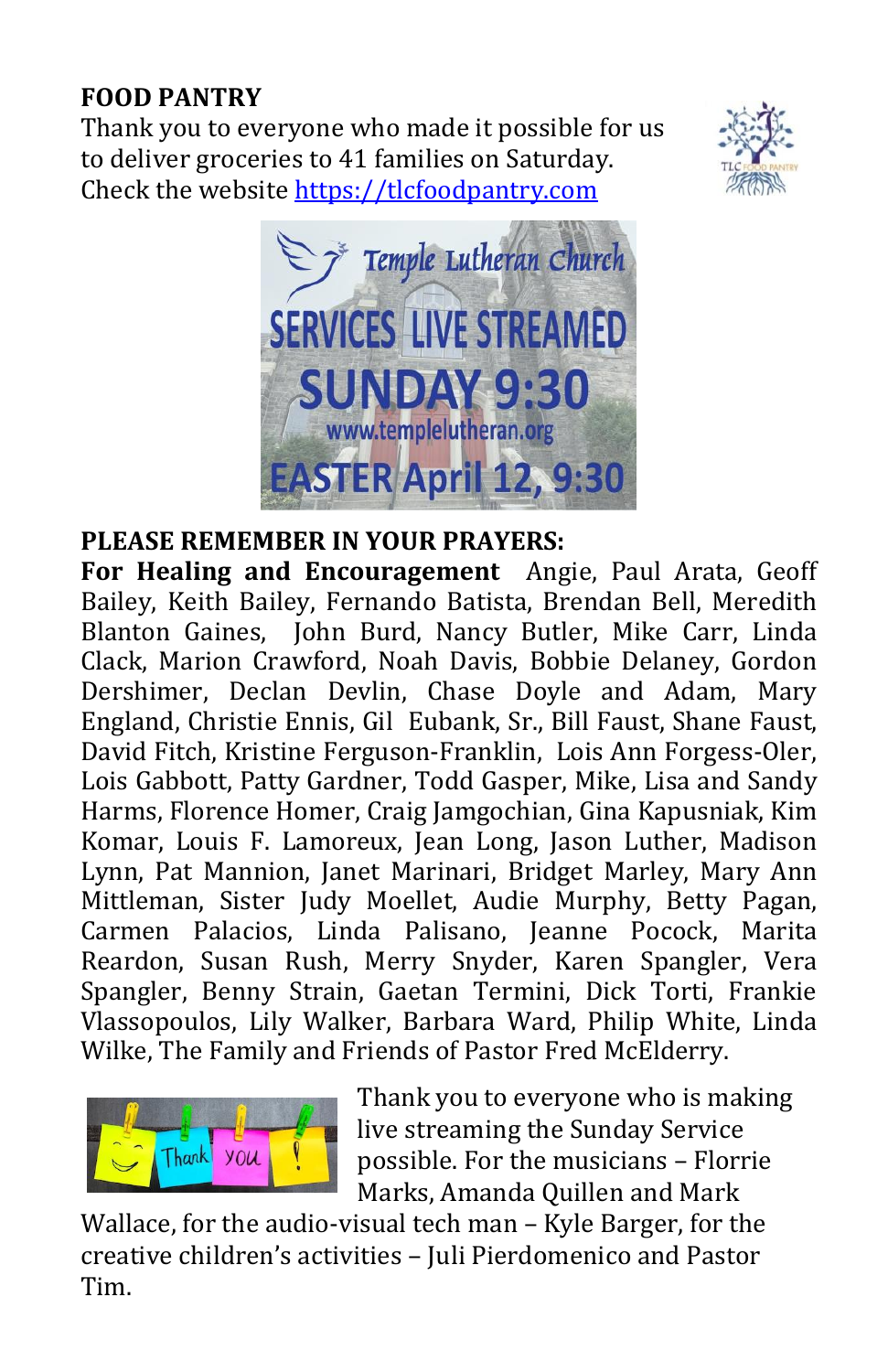#### **ANNOUNCEMENTS: Corona Virus Update from Council**

Dear Friends, March 30, 2020

Last night church council made the decision to continue to keep Temple Lutheran's building closed to gatherings until at least April 30 due to the Coronavirus. This decision was made in line with the government and CDC's recommendation of limiting the meeting of large groups in the hope of slowing the spread of the virus.

Below are the details:

- The building will remain closed to gatherings
- Sunday Services will not be held in the sanctuary. Services are being live streamed at 9:30 a.m. on Sundays at: https://www.templelutheran.org
- All meetings and events held at Temple have been cancelled until at last April 30. An exception has been granted for 12-Step programs; provided that they follow recommended sanitizing procedures following their meeting and that there are no further restrictions from authorities.
- The Blood Drive, scheduled for April 1, will occur with extra precautions being taken.
- Great Beginnings will continue to be closed.

Council will continue to monitor the situation and will provide updates should these restrictions need to be changed or extended.

I thank you for your patience and understanding during this challenging and evolving time. Please stay safe.

Sincerely,

Pat Keaveney, Church Council President

# **DONATING TO TEMPLE**

While we are all social distancing,

the work and expenses of the church continue.

There are now many ways you can now donate to TLC

- Mail a check to the church office
- Authorize payment through your bank
- Sign up for electronic giving with Nancy Hallowell Questions? Contact [Nancy Hallowell](mailto:nancy.hallowell@gmail.com)
- Use the PayPal link on the website or in Temple Connections or below.

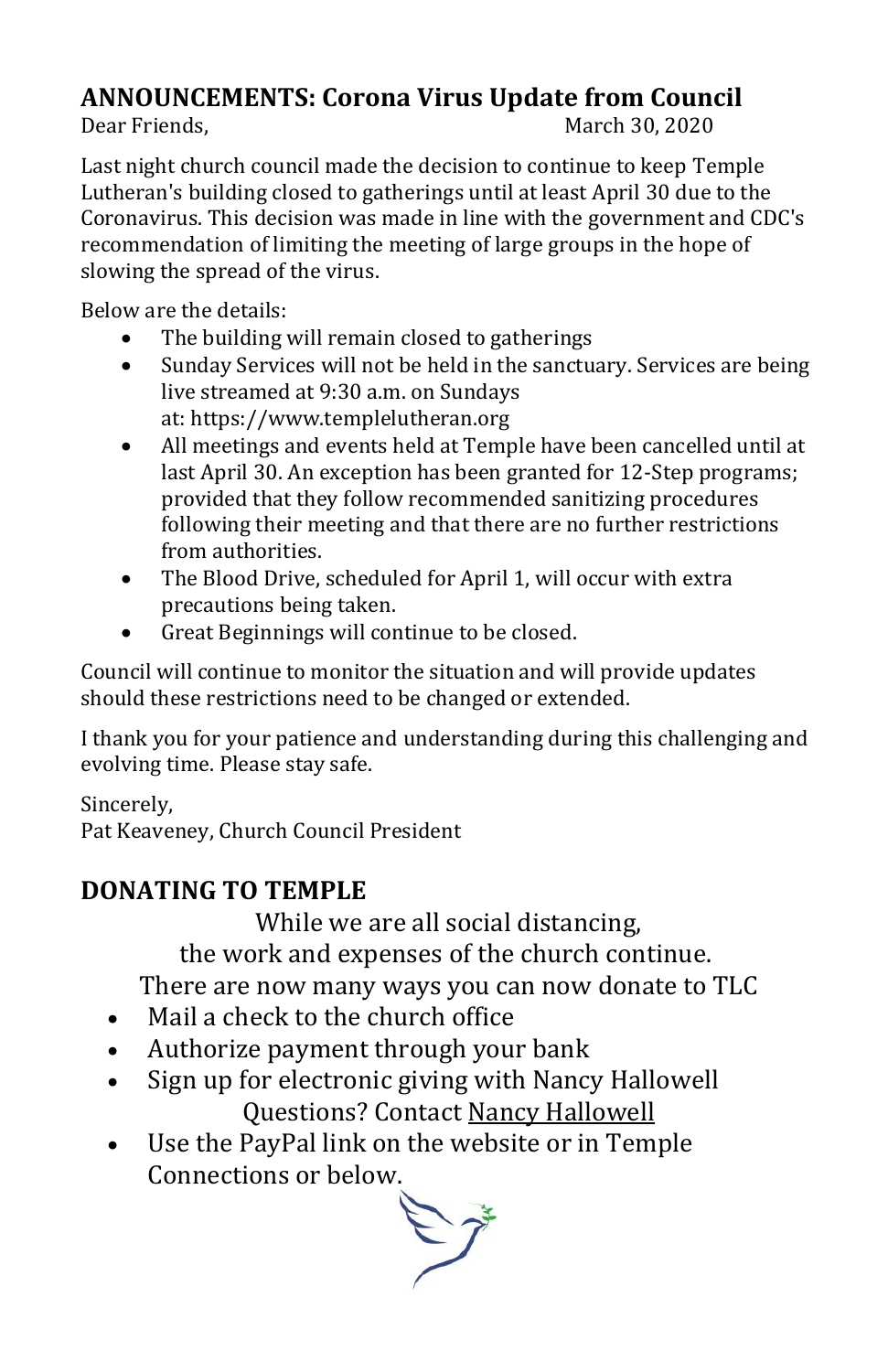

**PART TIME HELP WANTED**: Local start up company needs help 1-3 days a week. Some heavy lifting is required. Interested? Please text Gail at (610) 517-0304.



**STOLE MAKING PROJECT**

This year we are making stoles to celebrate the 50-40-10 Anniversary of Ordination in the ELCA - 50 years for

ordination of women, 40 years for ordination of women of color and 10 years for ordination of members of the LGBTQIA+ community. We are recruiting sewers from all over the Synod (and beyond) to make the stoles and deliver them to the Synod Assembly (which has been postponed from May 1). We have packets available which include a paper pattern, a ready-toiron-on logo and instructions. Please let me know if you would be interested in making one or more stoles or if you have extra fabric we could use. Thanks. Janet

#### **TLC BOOK CLUB**

(information also available on the Facebook event post): This month's book is "God Land" by Lyz Lenz

(http://www.iupress.indiana.edu/product\_info.php?products\_i d=809651). Join us VIRTUALLY on Monday April 6th at 8pm for discussion and fellowship! If you're interested to join via videoconference, please email Despina at despina.kontos@gmail.com to add you to the for the on-line discussion. Even if you haven't read the book, you are welcome to join for fellowship and connecting with other congregation members. Hope to virtually see you!

# **Lenten Project - Shoe Drive Collection**



Unfortunately the shoe drive has ended. We were able to collect around 244 pairs of shoes. Thank you to everyone, especially Ingrid Burd who coordinated donations from her friends and neighbors..